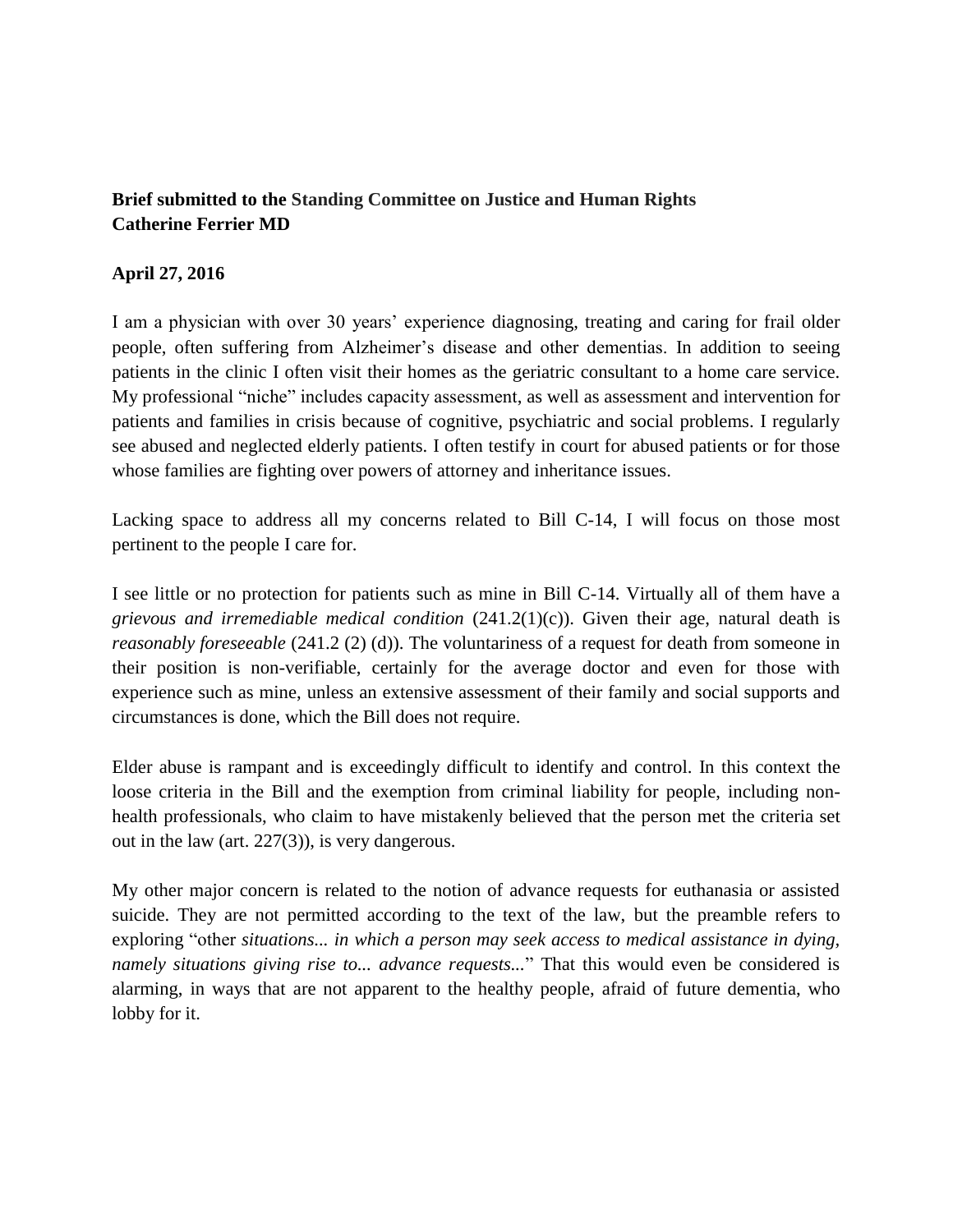Dutch academic Boris Brummans wrote in his 2007 article *Death by Document<sup>1</sup>* of his father's euthanasia death through an advance directive. He had cancer, not dementia, but the issues are the same.

I used to be in favor of euthanasia... As so often, actual experience altered my point of view in such a way that I now no longer know where I'm standing. Although the euthanasia was meant to liberate my dad from the conventional constraints of suicide, its textual, declarative form turned him into a prisoner of himself (and us into his cellmates). By signing the euthanasia declaration... my father created a persona of, and *for*, himself that transcended space and time, based on the person he *thought* he would be. On what were these thoughts based? Hollow images of a self not yet lived; meager ideas about a life not yet fleshed out. Similarly, we signed the declaration... ready to act on his behalf... In retrospect, it seems that our writing projected our past selves into the future in ways that deprived us, especially my dad, from the very liberty we thought to have signed for.

The mantra is "choice": I choose to die rather than live with the "indignity" of dementia, of dependence, of becoming a burden. Brummans questions whether one can truly choose for one's future self. As I also question, having seen my patients through the many stages of their disease.

A diagnosis of dementia – or of cancer, other neurologic diseases or sudden disability due to an accident – is a major life crisis. Those of us who have been through even lesser crises know that our judgment is not at its best when flooded with overwhelming emotions, fears and questions. Most would be sensible enough to defer life-changing decisions until we are calm enough to think clearly. But for the person diagnosed with dementia the clock is ticking and the advance directive must be signed before decision-making capacity is lost.

Troubling? I think so.

 $\overline{\phantom{a}}$ 

Imagine that the person has reached the stage at which the advance directive authorizes death. Imagine that he is no longer aware of his cognitive deficits and is living happily with his family or in a residential setting. Imagine that he has a loving family; he enjoys the time together as do they. Who will give the euthanasia order? How will they explain it to their father? He doesn't want to die. Will that directive take precedence over his current wishes and those of everyone around him? Perhaps he wrote it in order to relieve them of the burden of caring for him; instead they will carry the burden of guilt for the rest of their days if they follow it. Troubling indeed. If the situation is less happy, and behaviour problems, incontinence or wandering make care burdensome, imagine the guilt at having ordered that euthanasia. Capital punishment for wetting the bed.

<sup>1</sup> Brummans, Boris H. J. M. Death by Document: Tracing the Agency of a Text. *Qualitative Inquiry* 2007 13: 711 (http://qix.sagepub.com/content/13/5/711)